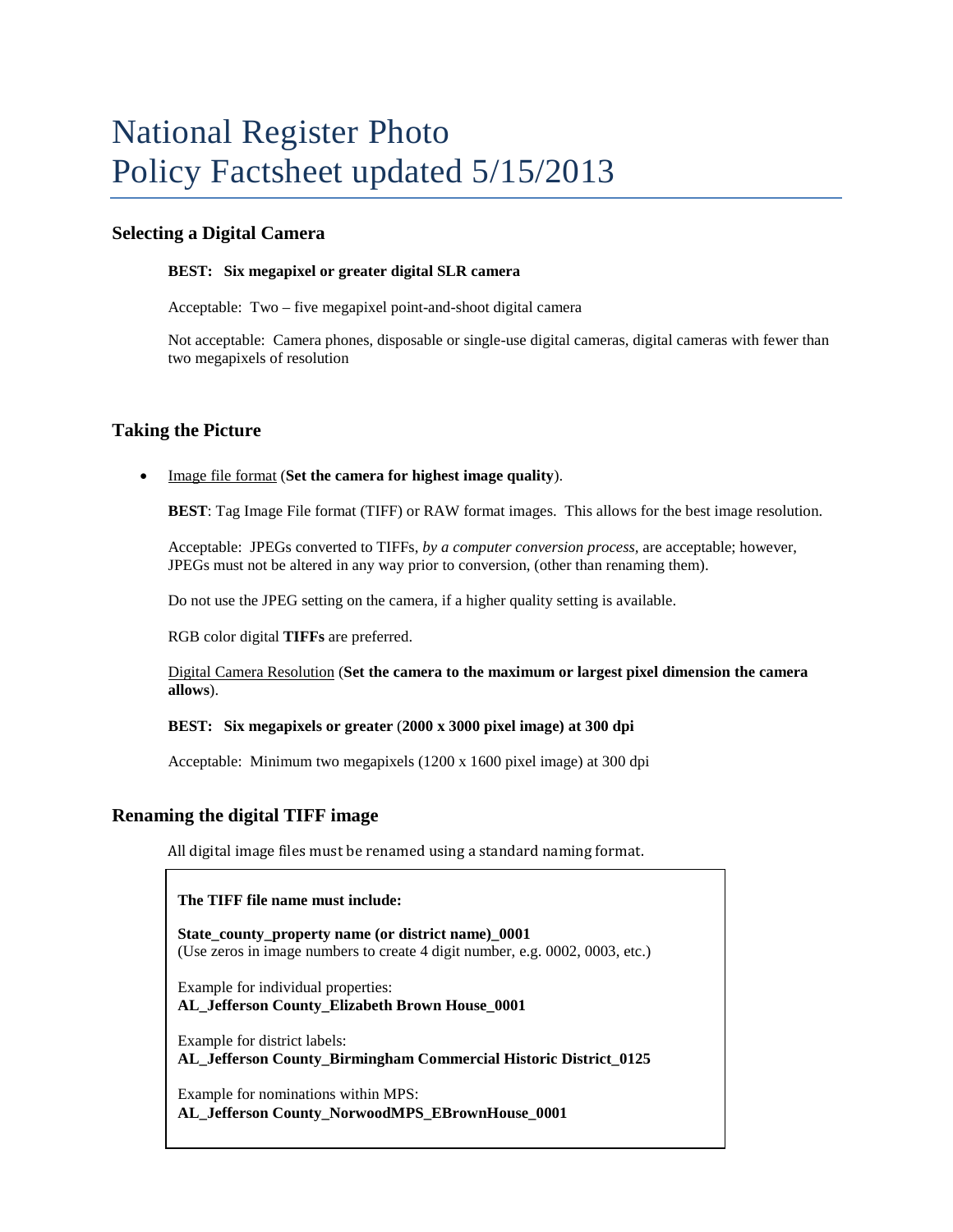## **Burning the Images onto an Archival Disk**

A CD or DVD containing all TIFF images must accompany the photos.

Reminder: JPEGs converted to TIFFs, *by a computer conversion process,* are acceptable; however, JPEGs must not be altered in any way prior to conversion, (other than renaming them). *When image is open on your computer, right click and you will see the image properties (Dimensions, dpi, etc.).*

#### **Best: CD-R Archival Gold or DVD-R Archival Gold** disk

Acceptable: CD-R, DVD-R, or any disk obtained from a commercial photo processor.

Not acceptable: CD-RW or DVD-RW (if packaging says "rewriteable" do not use).

# **Labeling the Disk**

### **Best: Labels printed directly on the disk by laser printer (non-adhesive).**

Acceptable: Hand-written labels using CD/DVD safe markers OR other markers (Sharpies)

Not Acceptable: Ammonia/solvent-based markers or adhesive stickers

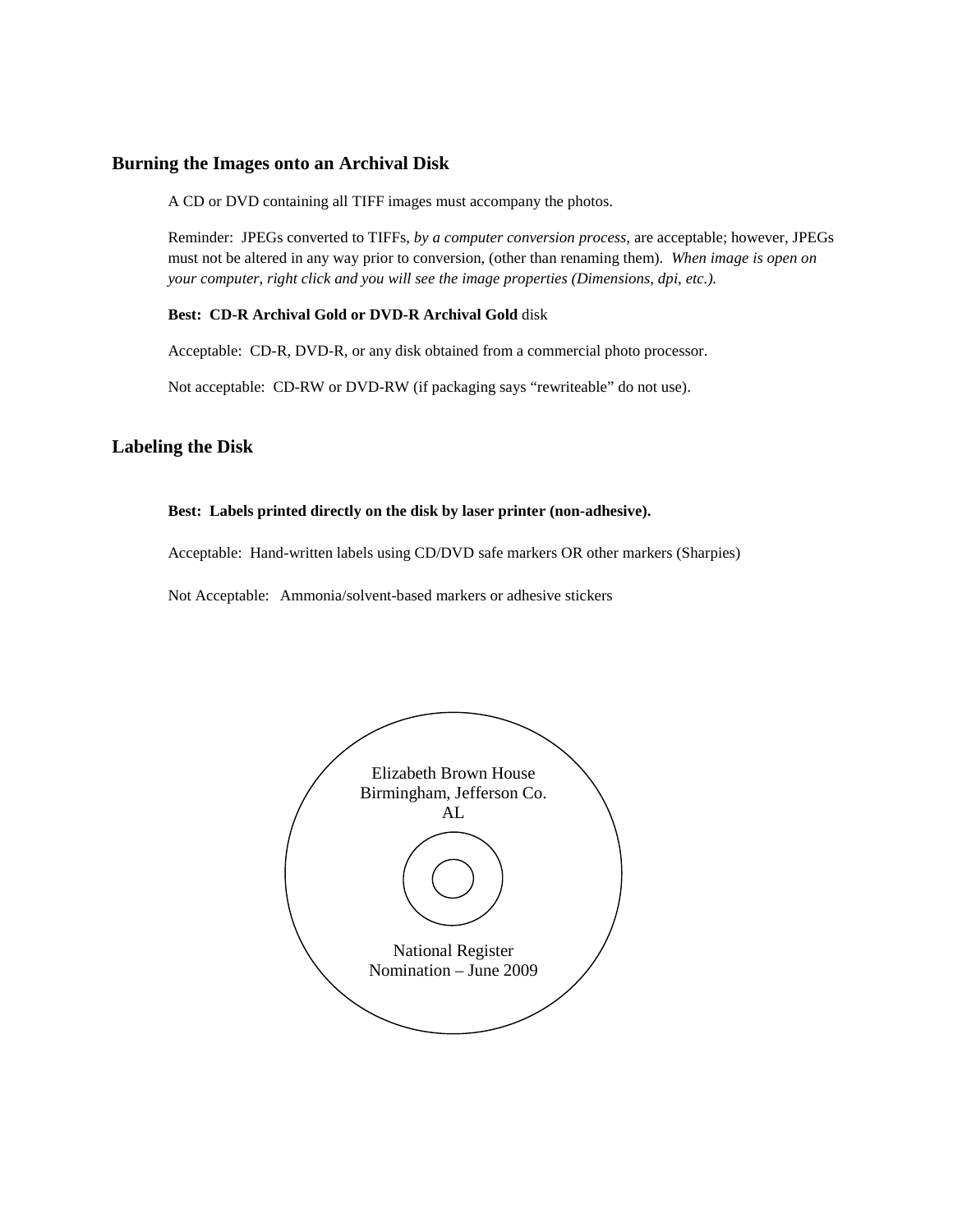**If you submit the nomination on disk (see our "How to Submit a Nomination on Disk Guidance for how to do this), then you do not need to print the photographs**.

## **If you submit the nomination as a paper file then you must print the photographs:**

## **Printing the Images**

**Print photos at 300 dpi (select this option in your computer's print menu).**

## **Selecting the Paper and Inks**

- We recommend using all materials from one manufacturer (if you have an HP Photo printer, use HP paper and HP inks, likewise if you have an Epson photo printer, then use Epson photo paper and Epson ink.
- Paper specifically designed for photograph printing
- Inks specifically designed for photograph printing

Acceptable: Commercially printed color prints are acceptable (if accompanied by a disk containing the image files produced at the time the prints were made).

Not acceptable: Regular copy/printer papers or the disk only, without prints

## **Identifying Photographic Prints**

Each photograph must be numbered and that number must correspond to the photograph number on the photo log. For simplicity, the name of the photographer, photo date, etc. may be listed once on the photograph log and doesn't need to be labeled on every photograph.

**Best:** Write the label information within the white margin **on the front** of the photograph using an archival photo labeling pen. Label information can also be generated by computer and printed directly in the white margin (no adhesive labels).

Acceptable: If information is placed on the back of the photograph, write the information using a soft lead pencil or archival photo-labeling pen.

Do not print information on the actual image – use only the photo margin or back of the photograph for labeling.

**At a minimum**, photographic labels must include the following information: **Photograph number, Name of the Property, County, and State**.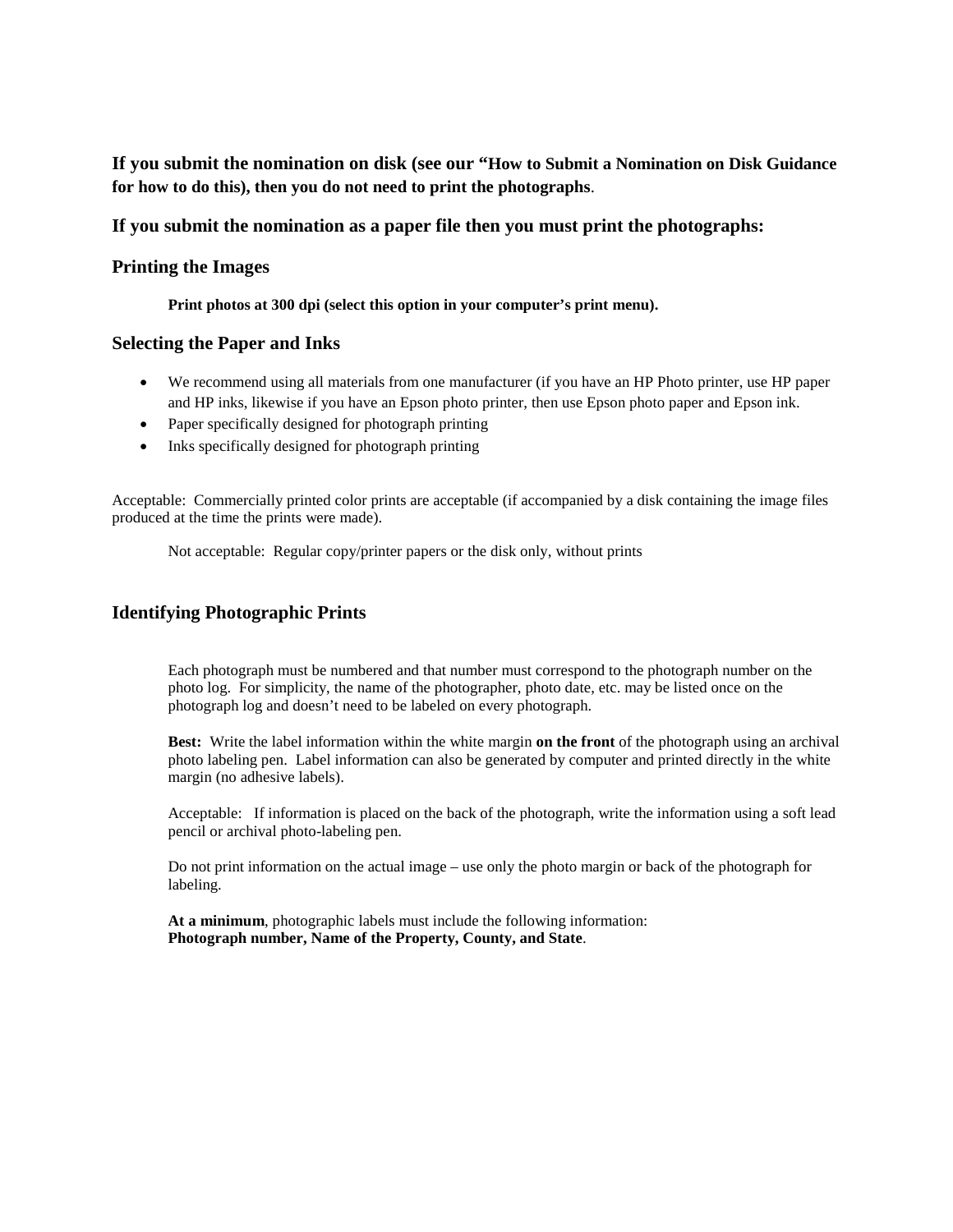# **Labeling the photographs**

## **Acceptable Examples**:

AL\_Jefferson County\_Birmingham Commercial Historic District\_0001

OR

Photograph 1 of 25: AL\_Jefferson County\_Birmingham Commercial Historic District\_0001

OR

Birmingham Commercial Historic District, Jefferson County, AL 1 of 25

OR

Birmingham Commercial Historic District Jefferson Co., AL Photo 1 of 25

# **NR Nomination Photograph Log Page**

Examples of acceptable photo pages

| Name of Property:                   | <b>Bel</b> |
|-------------------------------------|------------|
| City or Vicinity:                   | Ens        |
| County:                             | Jef        |
| State:                              | AL         |
| Name of Photographer:               | Da         |
| Date of Photographs:                | Au         |
| Location of Original Digital Files: | 411        |
|                                     |            |

Belcher-Nixon Building Ensley (Birmingham) Jefferson County David B. Schneider August 2008 411 E. 6th St., Anniston, AL 36207

Photo #1 (AL\_JeffersonCounty\_BelcherNixonBld\_0001) South façade (left) and east elevation (right), camera facing northwest.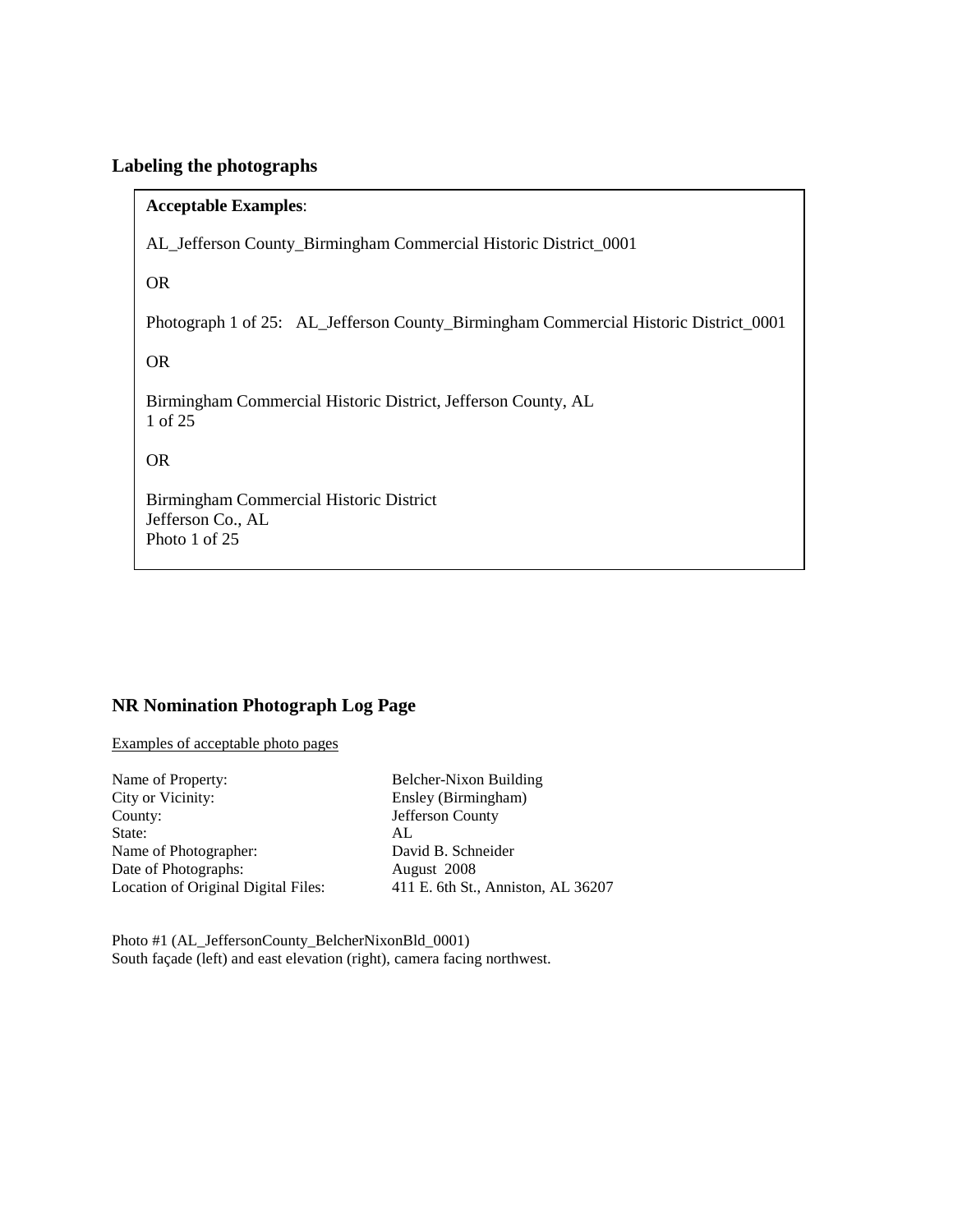# **OR**

Name of Property: Belcher-Nixon Building City or Vicinity: Ensley (Birmingham) County: Jefferson County<br>State: AL State: Name of Photographer: David B. Schneider Date of Photographs: August 2008<br>Location of Original Digital Files: 411 E. 6th St. Number of Photographs: 10

411 E. 6th St., Anniston, AL 36207

Photo #1 South façade (left) and east elevation (right), camera facing northwest.

## **OR**

| Name of Property:                   | Belcher-Nixon Building             |
|-------------------------------------|------------------------------------|
| City or Vicinity:                   | Ensley (Birmingham)                |
| County:                             | Jefferson County                   |
| State:                              | AL                                 |
| Name of Photographer:               | David B. Schneider                 |
| Date of Photographs:                | August 2008                        |
| Location of Original Digital Files: | 411 E. 6th St., Anniston, AL 36207 |
|                                     |                                    |

AL\_JeffersonCounty\_BelcherNixonBld\_0001 South façade (left) and east elevation (right), camera facing northwest.

## **35 mm Photography**

Use the following standards:

# **Selecting a 35mm Camera**

| <b>BEST:</b>    | 35MM SLR Camera             |
|-----------------|-----------------------------|
| Acceptable:     | 35MM point-and-shoot camera |
| Not acceptable: | Disposable Cameras          |
|                 |                             |

## **Selecting the Film**

| Acceptable: | 35MM black/white film |
|-------------|-----------------------|
|-------------|-----------------------|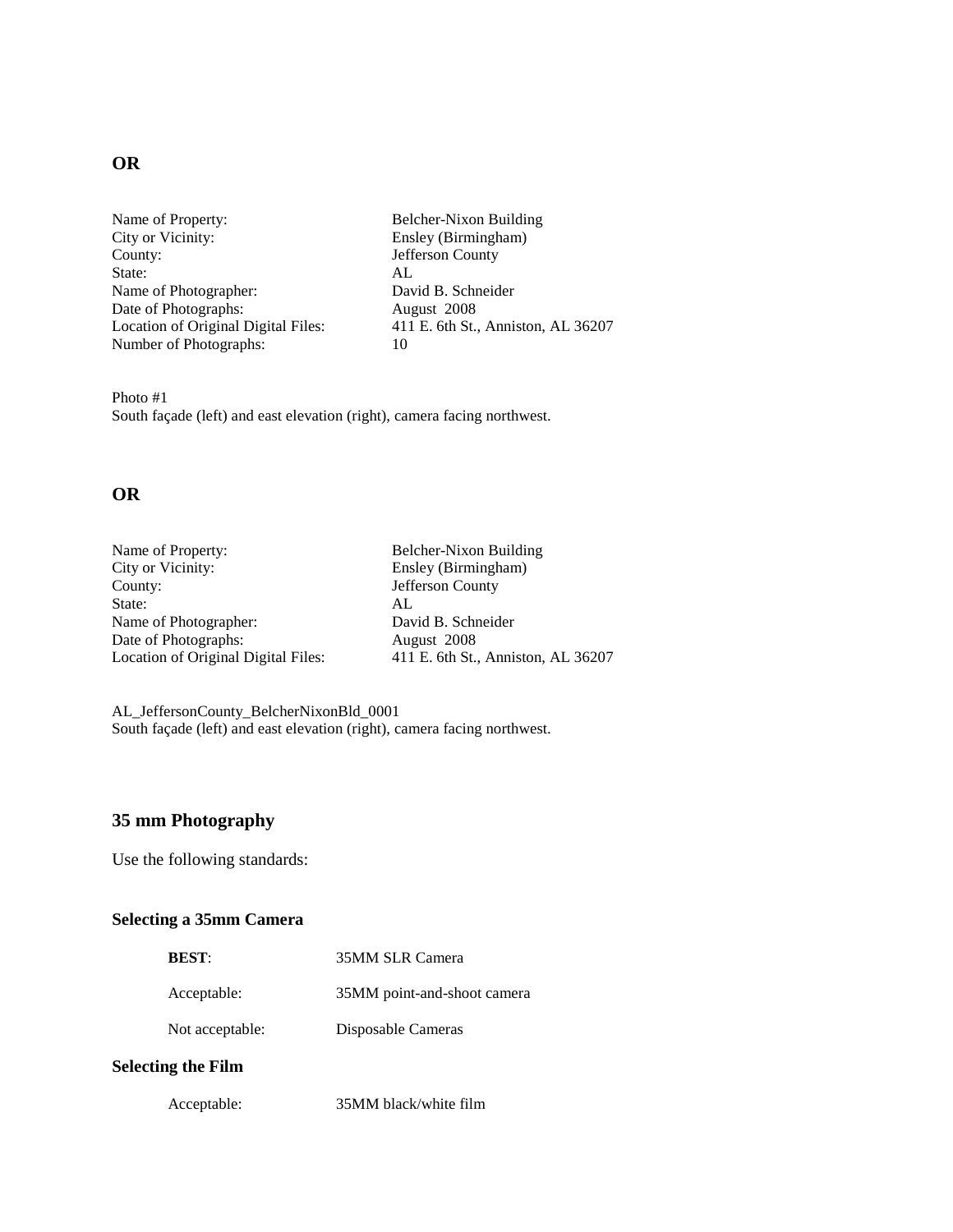Or

35MM color film with accompanying disk containing the image files

### **Choosing Photographic Paper**

| Acceptable: |           | Photographic paper specifically designed for black/white<br>prints                                                                                                                                    |
|-------------|-----------|-------------------------------------------------------------------------------------------------------------------------------------------------------------------------------------------------------|
|             | <b>Or</b> |                                                                                                                                                                                                       |
|             |           | 35mm black/white images printed on paper designed for <i>color</i> prints<br>with an accompanying disk containing digital copies of the images (Disk<br>generated at the time of developing the film) |
|             | <b>Or</b> |                                                                                                                                                                                                       |
|             |           | 35mm color images printed on paper designed for <i>color</i> images with an<br>accompanying disk containing digital copies of the images                                                              |

### **Labeling the Disk & Naming the Files**

Follow the same disk labeling and renaming the digital file processes as outlined under the digital photography policy guidelines.

If you use a commercial photo printer and receive a disk of image files to submit with your nomination, you will not be required to rename the files. That disk may be submitted as received from your photo processor.

### **Use of National Register Photographs**

By allowing a photograph to be submitted as official documentation, photographers grant permission to the National Park Service to use the photograph for print and electronic publication, and for other purposes, including but not limited to, duplication, display, distribution, study, publicity, and audiovisual presentations.

## **Embedding Images**

Previous policy stated that embedded images could not be embedded within the text of the nomination. Due to advances in our scanning capabilities you can now embed images throughout the nomination in color, greyscale, or black&white for either digital submission or a paper file.

Historic photographs, views, or maps are acceptable. These items can be labeled as figures (e.g. Fig. 1, Fig 2) and *referenced by this label within the nomination text* (e.g. See Figure 1). An "Index of Figures", if necessary (similar to a photograph log) identifying these figures, should also be included in the Additional Documentation section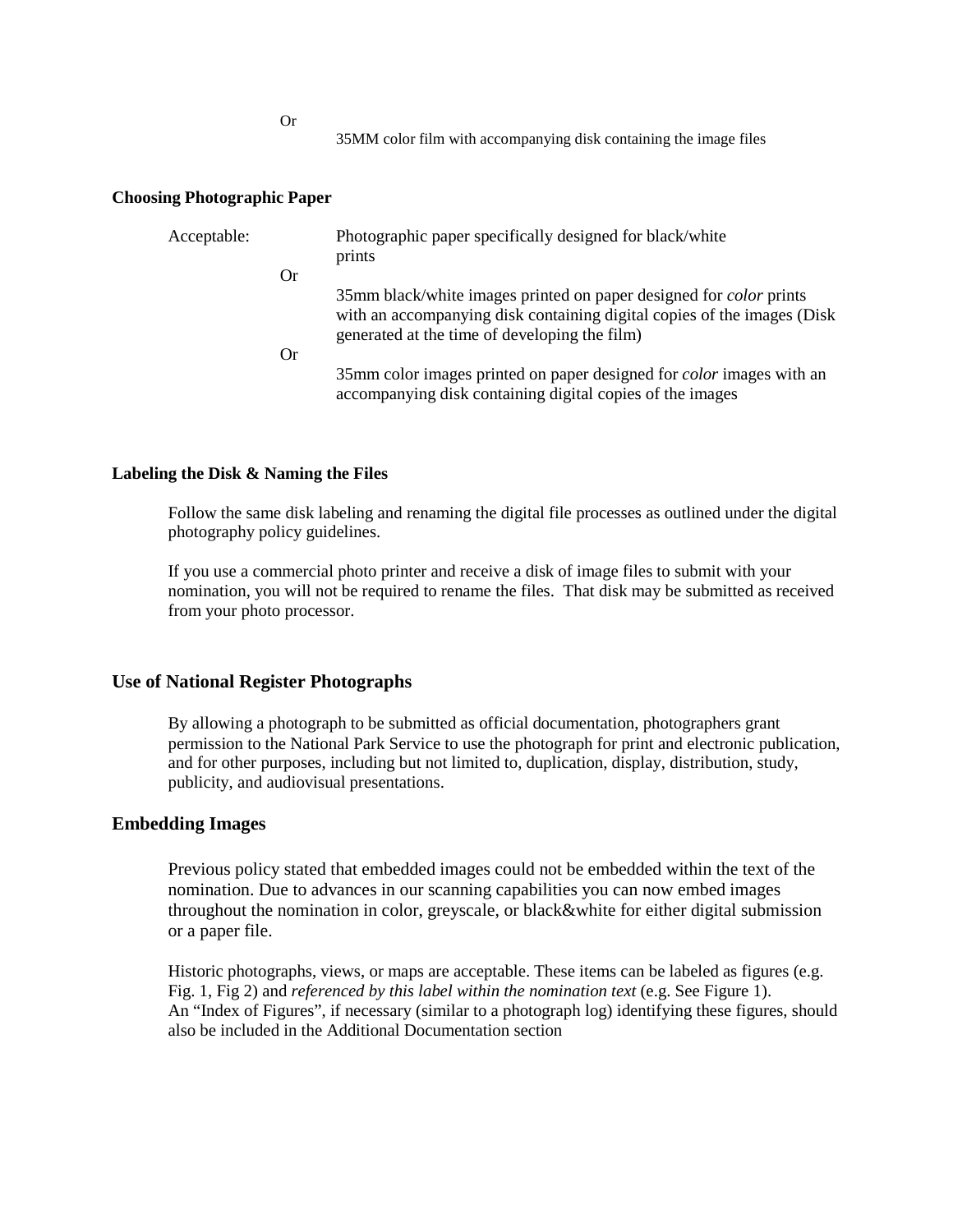## **Guidelines for Photographic Coverage**

Photographs submitted to the National Register of Historic Places and the National Historic Landmarks Survey as official documentation should be clear, well-composed, and provide an accurate visual representation of the property and its significant features. They must illustrate the qualities discussed in the description and statement of significance. Photographs should show historically significant features and also any alterations that have affected the property's historic integrity.

The necessary number of photographic views depends on the size and complexity of the property. **Submit as many photographs as needed to depict the current condition and significant features of the property**. A few photographs may be sufficient to document a single building or object. Larger, more complex properties and historic districts will require a number of photos. Prints of historic photographs may supplement documentation and be particularly useful in illustrating changes that have occurred over time.

### **Buildings, structures, and objects**:

Submit photographs showing the principal facades and the setting in which the property is located.

Additions, alterations, intrusions, and dependencies should appear in the photographs.

Include views of interiors, outbuildings, landscaping, or unusual features if they contribute to the significance of the property.

#### **Historic and archeological sites**:

Submit photographs showing the condition of the site and any above-ground or surface features and disturbances.

If relevant to the evaluation of significance, include drawings or photographs illustrating artifacts that have been removed from the site.

At least one photograph must show the physical environment and topography of the site.

## **Architectural and Historic Districts** (**key all photographs to the sketch map for the district):**

Submit photographs showing major building types and styles, pivotal buildings and structures, and representative noncontributing resources.

Streetscapes and landscapes are recommended. Aerial views may also be useful. Views of significant topographic features and spatial elements should also be submitted.

Views of individual buildings are not necessary if streetscape views clearly illustrate the significant historical and architectural qualities of the district.

#### **Archeological Districts:**